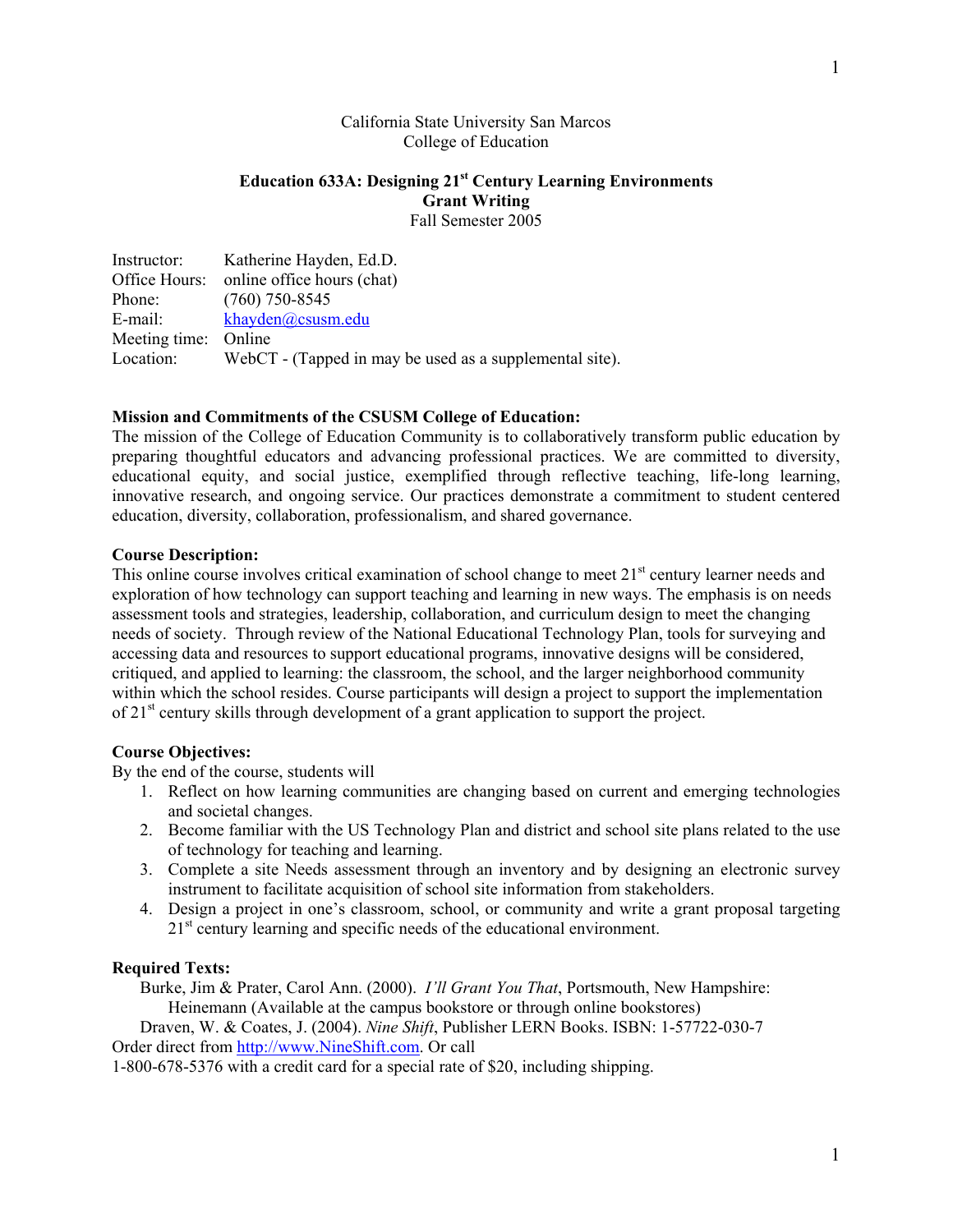### **Attendance Policy:**

Due to the interactive nature of courses in the College and the value we place on the contributions of every student, you are expected to prepare for, attend synchronous meetings and participate weekly in discussions and activities. *Modules are started on Thursday and may include a synchronous meeting in WebCT between 6 pm and 7:30 pm.* Module activities are *completed by Wednesday* in order to begin the next module on Thursday of the next week. For extenuating circumstances, contact the instructor immediately and discuss the situation to identify possible options. Failure to do so may negatively impact your grade.

## **Accommodations for Disabilities:**

Contact and discuss your needs for limited accommodation with the instructor within the first week of the semester. Students requiring substantial accommodations need to contact Disabled Student Services in order to make the necessary arrangements. Located in Craven Hall, Room 5025A, or reached by phone at (760) 750-4905 or (760) 750-4909 (TDD users).

### **Plagiarism:**

All work completed for this class must be of your own design. When relying on supporting documents authored or created by others, cite them clearly and completely using American Psychological Association (APA), 5<sup>th</sup> Edition style format (APAStyle.org). Failure to credit others and create original work of your own may result in a failing grade.

## **Posting Replies (Value Added Model)**

When replying to a posting by a student, the instructor or guest in the discussion area, your reply should include the previous message below your comment. You can do this by clicking the quote button when you reply to post. Your response should do one of the following: **give an example** of what the post had described; **provide a different perspective** of the topic posted; OR **expand upon the idea** posted in the message by including more detail and depth. The instructor wil provide feedback in the first few modules to support understanding of this concept.

**Participation:** It is expected that all students will have an active presence in the online community. Organize your week so that you **visit the WebCT shell every 2-3 days.** This will provide you the opportunity to stay in touch with the module assignments and discussions. You will need to use an up-todate computer and operating system that has the ability and speed to use WebCT and participate in chats and play sound and movie clips. It is your responsibility to check these capabilities out ahead of time and have a plan to come to campus or another facility to access these technical capabilities during the course. Note that all assignment documents must be completed in Microsoft Office (Word and/or Excel).

**Assignment Questions:** There is a question section in the discussion area. This section is included to allow everyone the benefit of having access to instructor responses. Please review the posted questions and reply before posting your question. Instructor will respond to posts within 48 hours.

**WebCT Questions:** Call the CSUSM help desk. Their location and hours are listed on the web: http://www.csusm.edu/iits/sth/ Be sure to leave a phone number and/or email if you leave a message regarding a problem you are having. They can help with all technical aspects of the WebCT environment.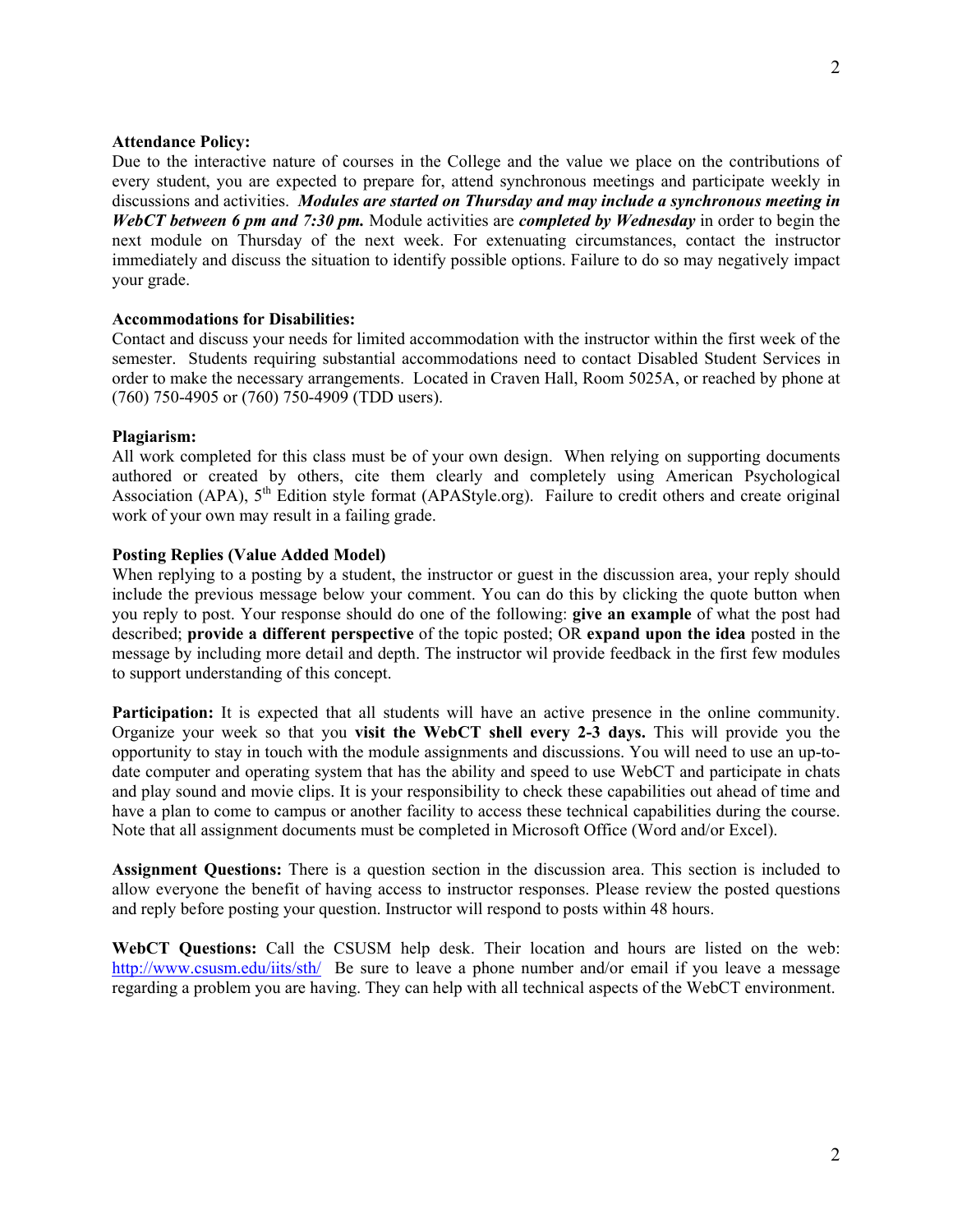## **Tentative Course Schedule:**

The Tentative Course Schedule will be posted in WebCT on the first class night. Some Thursday nights will involve discussions with experts online and it will be necessary for you to be online at that time.

*Readings are listed in the schedule linked on WebCT menu and within the Modules.* 

### **Assignments are listed in modules and listed under assignment link in more detail.**

\*All final grant proposals will include all required parts. If the granting agency requires a different format or different sections, complete individual parts as assigned and discuss final submission with instructor by mid semester (Module 6). Parts may be organized in different order but must all be present.

| <b>Grading Policies and Assignments:</b>                                  |            |           |           |  |
|---------------------------------------------------------------------------|------------|-----------|-----------|--|
| Synchronous Attendance, preparation for class, respectful participation   |            |           | 10 points |  |
|                                                                           |            |           |           |  |
| Reflections, assigned postings                                            |            | 20 points |           |  |
|                                                                           |            |           |           |  |
| Inventory                                                                 |            | 10        | points    |  |
|                                                                           |            |           |           |  |
|                                                                           |            |           |           |  |
| <b>Online Survey</b>                                                      |            | 10 points |           |  |
|                                                                           |            |           |           |  |
| Grant Proposal**                                                          |            |           |           |  |
| Draft one – Concept Introduction                                          |            | 5 points  |           |  |
| Draft two –goals and objectives                                           |            | 5 points  |           |  |
| activities, management plan,                                              |            | 5 points  |           |  |
| Assessment, and time line                                                 |            | 10 points |           |  |
| Draft three – Revise and add budget, abstract and appendices<br>10 points |            |           |           |  |
| Final draft – complete proposal nicely packaged                           |            |           |           |  |
| with evidence of submission                                               |            | 15 points |           |  |
|                                                                           |            |           |           |  |
| <b>Total</b>                                                              | 100 points |           |           |  |
|                                                                           |            |           |           |  |

\*\*Rely on the *Burke and Prater* readings for details about what each section of the developing grant proposal.

Assignments are due when noted on the assignment page.

All assignments should be thoughtful, high quality, edited, proofed and word-processed.

Contact instructor in advance of any absence to a synchronous meeting or weekly module activities and suggest a timeline for how you will make up missed sessions with alternative assignments.

Grading of written assignments will be based on adherence to the assignment, evidence of revision, clarity, coherence, and legible, edited text. Points are deducted for spelling and/or grammar errors.